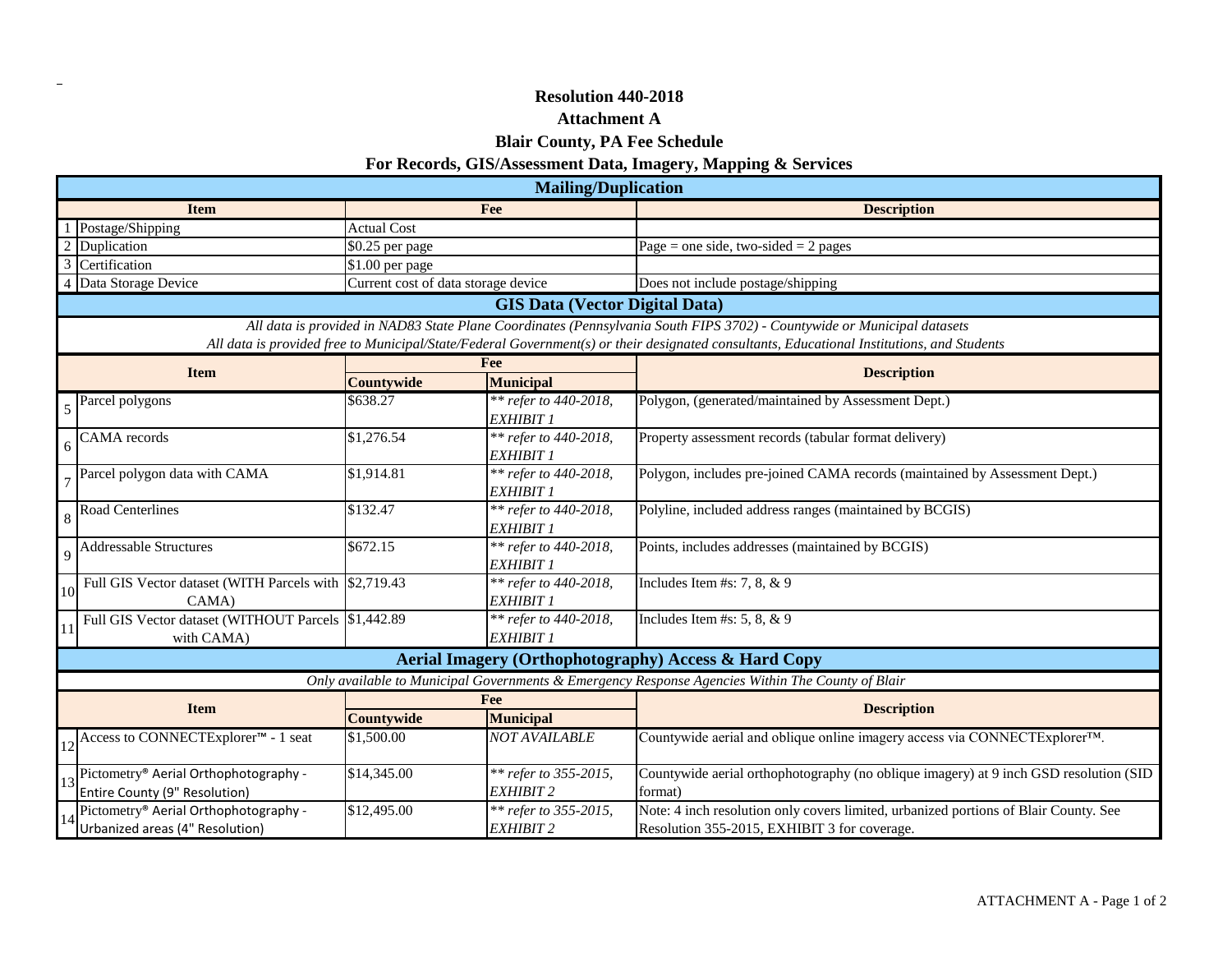| <b>GIS Services</b>                       |                                                                               |              |                                                                                                                   |  |  |  |  |  |
|-------------------------------------------|-------------------------------------------------------------------------------|--------------|-------------------------------------------------------------------------------------------------------------------|--|--|--|--|--|
| Fee<br><b>Item</b>                        |                                                                               |              | <b>Description</b>                                                                                                |  |  |  |  |  |
| 15 General Rate                           | \$45.00 per hour                                                              |              | One hour minimum; availability based on current workload                                                          |  |  |  |  |  |
| 16 Technical assistance                   | ** See general rate (item #: 15)                                              |              | Software installations/upgrades, troubleshooting                                                                  |  |  |  |  |  |
| 17 Custom mapping                         | ** See general rate (item #: 15)                                              |              | Printing/shipping/media are additional costs                                                                      |  |  |  |  |  |
| 18 Data analysis                          | ** See general rate (item #: 15)                                              |              | Geoprocessing, evaluation                                                                                         |  |  |  |  |  |
| 19 Database development                   | ** See general rate (item #: 15)                                              |              | Services include data inventory analysis, standardization, implementation, data layer<br>generation, training     |  |  |  |  |  |
| 20 Workflow evaluation/implementation     | ** See general rate (item #: 15)                                              |              | Custom scripting to streamline GIS processes                                                                      |  |  |  |  |  |
| 21 GPS services                           | ** See general rate (item #: 15)                                              |              | Professional sub-meter GPS data collection (Not survey grade)                                                     |  |  |  |  |  |
| Web application development               | ** See general rate (item #: 15)                                              |              | Development of custom web mapping applications based on ESRI's ArcGIS Online Web<br>App Builder                   |  |  |  |  |  |
| 23 Scanning (large format only)           | \$1.25 per document/map                                                       |              | Delivery media and mailing at additional cost                                                                     |  |  |  |  |  |
| <b>Map Prints</b>                         |                                                                               |              |                                                                                                                   |  |  |  |  |  |
|                                           | Non-standard size map requests will be charged the nearest standard size fee. |              |                                                                                                                   |  |  |  |  |  |
|                                           |                                                                               |              | Extra-large requests will be prorated based on the following formula: ((map area)/(map area ARCH E)) x ARCH E fee |  |  |  |  |  |
| <b>Item</b>                               | Fee                                                                           |              | <b>Description</b>                                                                                                |  |  |  |  |  |
|                                           | <b>Black &amp; White</b>                                                      | <b>Color</b> |                                                                                                                   |  |  |  |  |  |
| WITHOUT AERIAL IMAGERY (ORTHOPHOTOGRAPHY) |                                                                               |              |                                                                                                                   |  |  |  |  |  |
| 24 Letter (8.5" x 11")                    | \$0.50                                                                        | \$2.00       |                                                                                                                   |  |  |  |  |  |
| 25 Tabloid (11" x 17")                    | \$3.00                                                                        | \$6.00       |                                                                                                                   |  |  |  |  |  |
| 26 ANSI C (17" x 22")                     | \$5.00                                                                        | \$10.00      |                                                                                                                   |  |  |  |  |  |
| 27 ARCH D (22" x 36")                     | \$7.00                                                                        | \$14.00      | *standard assessment map size falls within this category (28" x 33"                                               |  |  |  |  |  |
| 28 ARCH E (36" x 48")                     | \$10.00                                                                       | \$20.00      |                                                                                                                   |  |  |  |  |  |
| WITH AERIAL IMAGERY (ORTHOPHOTOGRAPHY)    |                                                                               |              |                                                                                                                   |  |  |  |  |  |
| 29 Letter (8.5" x 11")                    | \$1.00                                                                        | \$3.00       |                                                                                                                   |  |  |  |  |  |
| 30 Tabloid (11" x 17")                    | \$6.00                                                                        | \$8.00       |                                                                                                                   |  |  |  |  |  |
| 31 ANSI C (17" x 22")                     | \$9.00                                                                        | \$12.00      |                                                                                                                   |  |  |  |  |  |
| 32 ARCH D (22" x 36")                     | \$12.00                                                                       | \$16.00      | *standard assessment map size falls within this category (28" x 33")                                              |  |  |  |  |  |
| 33 ARCH E (36" x 48")                     | \$20.00                                                                       | \$25.00      |                                                                                                                   |  |  |  |  |  |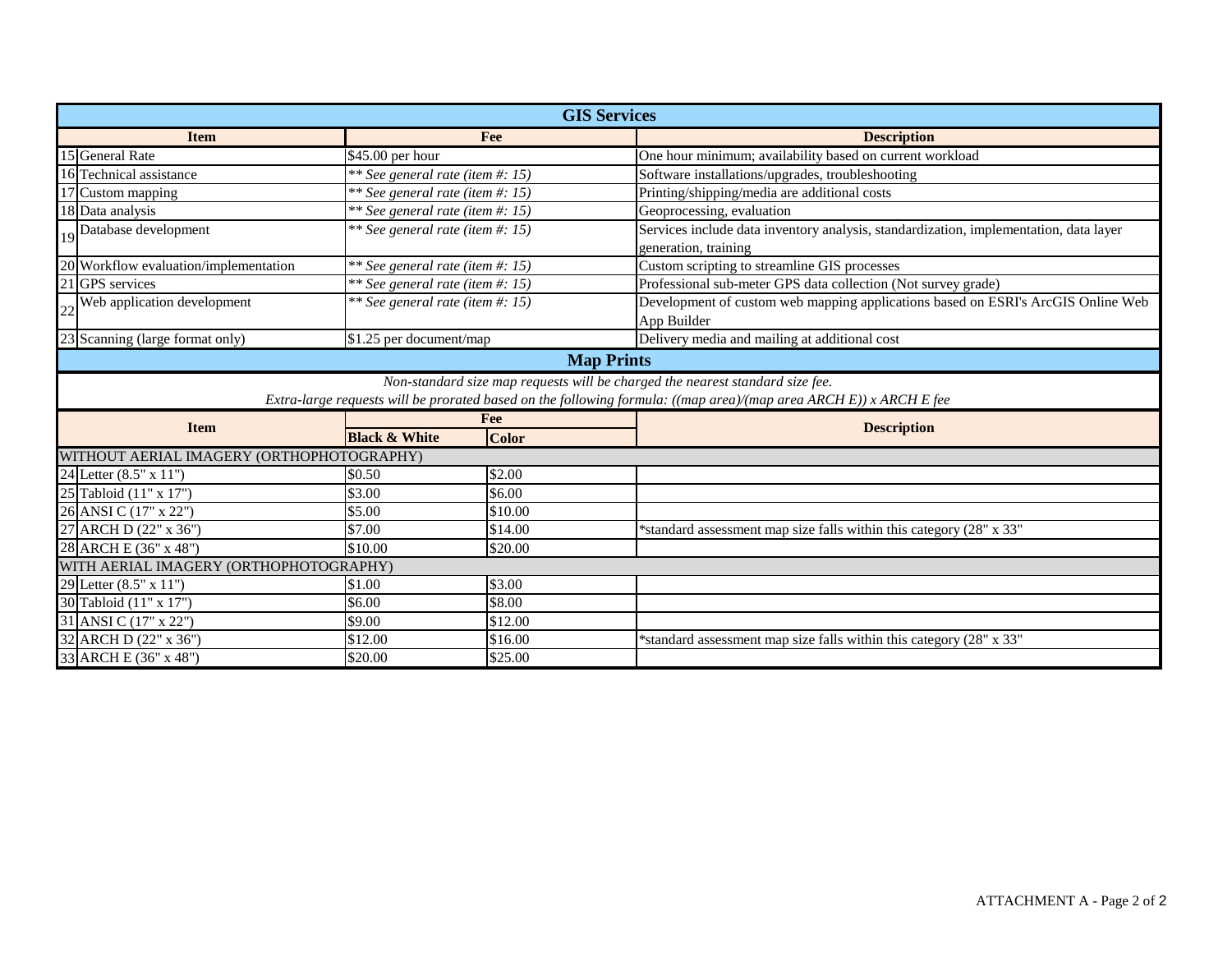# **Resolution 440-2018 Exhibit 1 Blair County, PA Fee Schedule For Records & GIS Vector Data**

|                                                       | <b>Municipality</b>      | Fee      |                                        |                                  |                            |                                         |                                                                         |                                                                               |
|-------------------------------------------------------|--------------------------|----------|----------------------------------------|----------------------------------|----------------------------|-----------------------------------------|-------------------------------------------------------------------------|-------------------------------------------------------------------------------|
| <b>District</b>                                       |                          |          | <b>Parcel Polygons   CAMA database</b> | Parcel polygon<br>data with CAMA | Road<br><b>Centerlines</b> | <b>Addressable</b><br><b>Structures</b> | <b>Full GIS Vector</b><br>dataset (WITH<br><b>Parcels with</b><br>CAMA) | <b>Full GIS Vector</b><br>dataset<br>(WITHOUT<br><b>Parcels with</b><br>CAMA) |
|                                                       | City of Altoona          | \$223.39 | \$446.78                               | \$670.17                         | \$16.14                    | \$256.35                                | \$942.66                                                                | \$495.88                                                                      |
| $\frac{2}{3}$                                         | Allegheny Township       | \$29.99  | \$59.98                                | \$89.97                          | \$8.97                     | \$36.41                                 | \$135.35                                                                | \$75.37                                                                       |
|                                                       | Antis Township           | \$35.14  | \$70.28                                | \$105.42                         | \$9.95                     | \$33.03                                 | \$148.40                                                                | \$78.12                                                                       |
| $\frac{4}{5}$                                         | <b>Blair Township</b>    | \$23.82  | \$47.64                                | \$71.46                          | \$5.06                     | \$8.83                                  | \$85.35                                                                 | \$37.71                                                                       |
|                                                       | <b>Bellwood Borough</b>  | \$8.22   | \$16.44                                | \$24.66                          | \$0.80                     | \$25.58                                 | \$51.04                                                                 | \$34.60                                                                       |
|                                                       | Catharine Township       | \$5.23   | \$10.46                                | \$15.69                          | \$3.24                     | \$3.55                                  | \$22.48                                                                 | \$12.02                                                                       |
| $\overline{7}$                                        | Duncansville Borough     | \$5.81   | \$11.62                                | \$17.43                          | \$0.66                     | \$7.50                                  | \$25.59                                                                 | \$13.97                                                                       |
| $\begin{array}{c}\n8 \\ 9\n\end{array}$               | Frankstown Township      | \$37.25  | \$74.50                                | \$111.75                         | \$9.17                     | \$34.99                                 | \$155.91                                                                | \$81.41                                                                       |
|                                                       | Freedom Township         | \$16.79  | \$33.58                                | \$50.37                          | \$5.59                     | \$15.99                                 | \$71.95                                                                 | \$38.37                                                                       |
| $10\,$                                                | Greenfield Township      | \$28.83  | \$57.66                                | \$86.49                          | \$8.16                     | \$19.94                                 | \$114.59                                                                | \$56.93                                                                       |
| 11                                                    | Hollidaysburg Borough    | \$22.73  | \$45.46                                | \$68.19                          | \$2.50                     | \$31.47                                 | \$102.16                                                                | \$56.70                                                                       |
| 12                                                    | <b>Huston Township</b>   | \$7.58   | \$15.16                                | \$22.74                          | \$4.55                     | \$5.68                                  | \$32.97                                                                 | \$17.81                                                                       |
| 13                                                    | Juniata Township         | \$7.21   | \$14.42                                | \$21.63                          | \$3.23                     | \$5.20                                  | \$30.06                                                                 | \$15.64                                                                       |
| 14                                                    | Logan Township           | \$67.61  | \$135.22                               | \$202.83                         | \$14.26                    | \$68.55                                 | \$285.64                                                                | \$150.42                                                                      |
| 15                                                    | Martinsburg Borough      | \$8.05   | \$16.10                                | \$24.15                          | \$1.03                     | \$9.89                                  | \$35.07                                                                 | \$18.97                                                                       |
| 16                                                    | Newry Borough            | \$1.27   | \$2.54                                 | \$3.81                           | \$0.18                     | \$1.39                                  | \$5.38                                                                  | \$2.84                                                                        |
| 17                                                    | North Woodbury Township  | \$10.91  | \$21.82                                | \$32.73                          | \$4.73                     | \$13.32                                 | \$50.78                                                                 | \$28.96                                                                       |
| 18                                                    | Roaring Spring Borough   | \$11.12  | \$22.24                                | \$33.36                          | \$1.14                     | \$12.28                                 | \$46.78                                                                 | \$24.54                                                                       |
| 19                                                    | Snyder Township          | \$20.99  | \$41.98                                | \$62.97                          | \$8.58                     | \$17.41                                 | \$88.96                                                                 | \$46.98                                                                       |
|                                                       | <b>Taylor Township</b>   | \$13.70  | \$27.40                                | \$41.10                          | \$4.80                     | \$12.59                                 | \$58.49                                                                 | \$31.09                                                                       |
|                                                       | <b>Tyrone Township</b>   | \$22.37  | \$44.74                                | \$67.11                          | \$6.01                     | \$29.92                                 | \$103.04                                                                | \$58.30                                                                       |
|                                                       | <b>Tyrone Borough</b>    | \$11.38  | \$22.76                                | \$34.14                          | \$2.28                     | \$8.33                                  | \$44.75                                                                 | \$21.99                                                                       |
| $\frac{20}{22}$<br>$\frac{22}{23}$<br>$\frac{23}{24}$ | Williamsburg Borough     | \$5.60   | \$11.20                                | \$16.80                          | \$0.57                     | \$6.69                                  | \$24.06                                                                 | \$12.86                                                                       |
|                                                       | <b>Woodbury Township</b> | \$9.27   | \$18.54                                | \$27.81                          | \$5.15                     | \$6.81                                  | \$39.77                                                                 | \$21.23                                                                       |
| $\frac{25}{25}$                                       | Tunnelhill Borough       | \$4.01   | \$8.02                                 | \$12.03                          | \$5.72                     | \$0.45                                  | \$18.20                                                                 | \$10.18                                                                       |
| <b>COUNTYWIDE TOTAL**</b>                             |                          | \$638.27 | \$1,276.54                             | \$1,914.81                       | \$132.47                   | \$672.15                                | \$2,719.43                                                              | \$1,442.89                                                                    |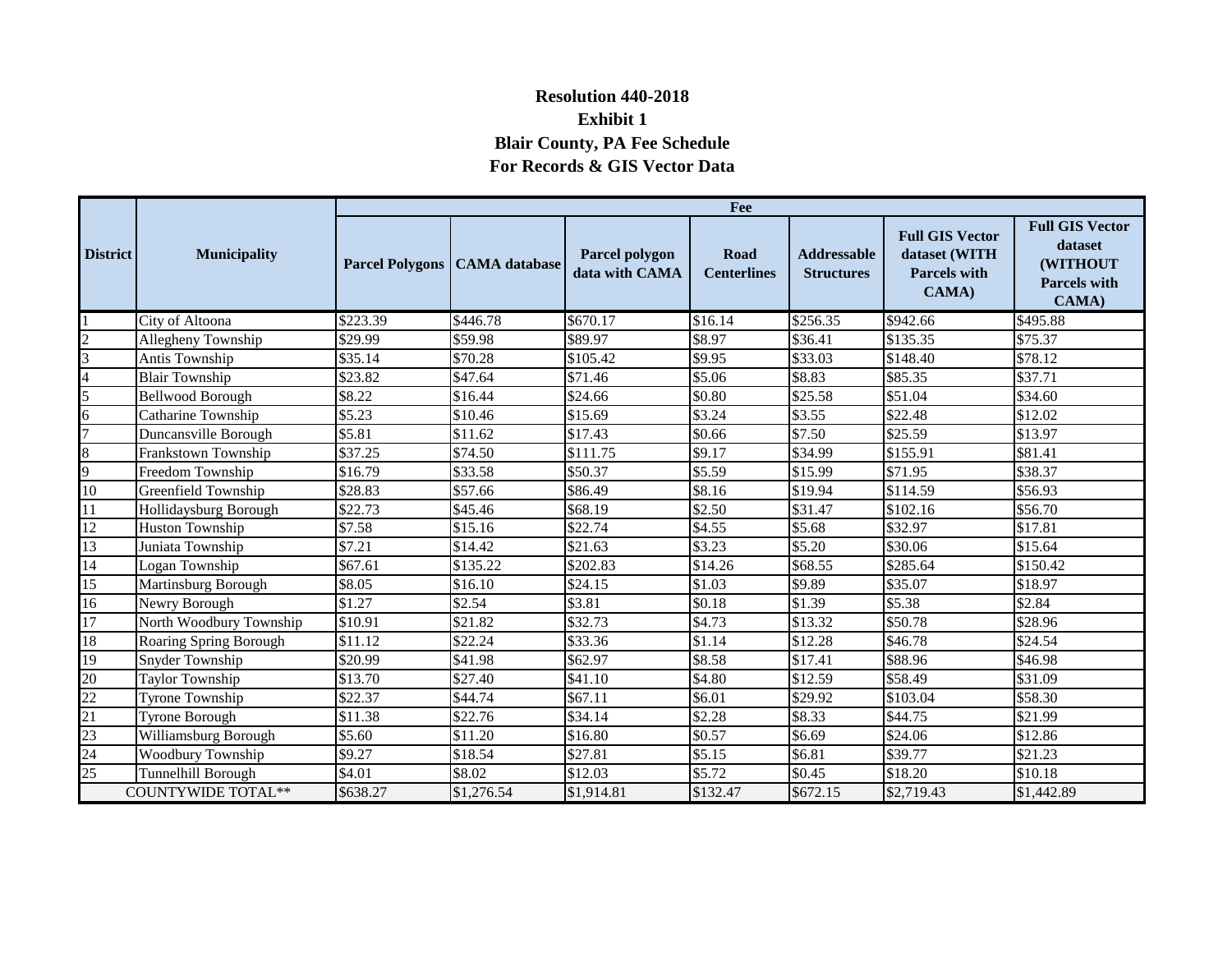# **FOR AERIAL IMAGERY (ORTHOPHOTOGRAPHY) BLAIR COUNTY, PA FEE SCHEDULE EXHIBIT 2 RESOLUTION 355-2015**

| <b>District</b>                                                                 |                           |                      | <b>Tile Count</b> | Fee                  |               |  |  |
|---------------------------------------------------------------------------------|---------------------------|----------------------|-------------------|----------------------|---------------|--|--|
|                                                                                 | <b>Municipality</b>       | <b>4" Resolution</b> | 9" Resolution     | <b>4" Resolution</b> | 9" Resolution |  |  |
| $\mathbf{1}$                                                                    | City of Altoona           | $\overline{c}$       |                   | 22 \$6,273.22        | \$5,496.21    |  |  |
| $\overline{2}$                                                                  | Allegheny Township        | 13                   |                   | 45 \$616.44          | \$789.99      |  |  |
| $\overline{\mathbf{3}}$                                                         | Antis Township            | 17                   |                   | 85 \$499.86          | \$717.23      |  |  |
| $\overline{4}$                                                                  | <b>Blair Township</b>     | 18                   |                   | 26 \$494.05          | \$553.46      |  |  |
| 5                                                                               | <b>Bellwood Borough</b>   | 4                    |                   | 5 \$200.48           | \$190.07      |  |  |
| $\overline{6}$                                                                  | Catharine Township        | 3                    |                   | 51 \$31.77           | \$78.49       |  |  |
| 7                                                                               | Duncansville Borough      | 5                    |                   | 5 \$167.14           | \$158.46      |  |  |
| $\overline{8}$                                                                  | Frankstown Township       | $\overline{7}$       |                   | 73 \$375.23          | \$755.41      |  |  |
| 9                                                                               | Freedom Township          |                      |                   | 27 \$237.18          | \$345.78      |  |  |
| 10                                                                              | Greenfield Township*      | 6                    |                   | 56 \$244.79          | \$439.76      |  |  |
| 11                                                                              | Hollidaysburg Borough     |                      |                   | 8 \$712.43           | \$675.44      |  |  |
| 12                                                                              | Huston Township*          | $\Omega$             | 52                |                      | \$125.37      |  |  |
| 13                                                                              | Juniata Township*         | $\overline{0}$       | 49                |                      | \$120.92      |  |  |
| 14                                                                              | Logan Township            | 27                   |                   | 78 \$1,239.81        | \$1,502.77    |  |  |
| 15                                                                              | Martinsburg Borough*      | 4                    |                   | 4 \$227.56           | \$215.74      |  |  |
| 16                                                                              | Newry Borough             | 4                    |                   | 4 \$31.77            | \$30.12       |  |  |
| 17                                                                              | North Woodbury Township*  | 4                    |                   | 35 \$158.86          | \$285.96      |  |  |
| 18                                                                              | Roaring Spring Borough*   | 4                    |                   | 4 \$283.05           | \$268.35      |  |  |
| 19                                                                              | Snyder Township           | 13                   |                   | 64 \$183.25          | \$352.78      |  |  |
| 20                                                                              | Taylor Township*          | 6                    |                   | 38 \$104.27          | \$274.29      |  |  |
| $\frac{22}{21}$                                                                 | Tyrone Township           | 5                    |                   | 7 \$1.57             | \$183.28      |  |  |
|                                                                                 | Tyrone Borough            | 6                    |                   | 68 \$701.02          | \$664.62      |  |  |
| 23                                                                              | Williamsburg Borough      | 4                    |                   | 4 \$152.82           | \$3.18        |  |  |
| 24                                                                              | <b>Woodbury Township</b>  | 4                    |                   | 52 \$37.37           | \$104.79      |  |  |
| 25                                                                              | Tunnelhill Borough        |                      | $\overline{2}$    |                      | \$12.52       |  |  |
|                                                                                 | Altoona Water Authority** | 85                   |                   | 483 \$11,476.48      | \$12,735.53   |  |  |
| ** Altoona Water Authority covers all but the asterisked * municipalities above |                           |                      |                   |                      |               |  |  |
|                                                                                 | <b>COUNTYWIDE TOTAL</b>   | 98                   | 604               | \$12,495.00          | \$14,345.00   |  |  |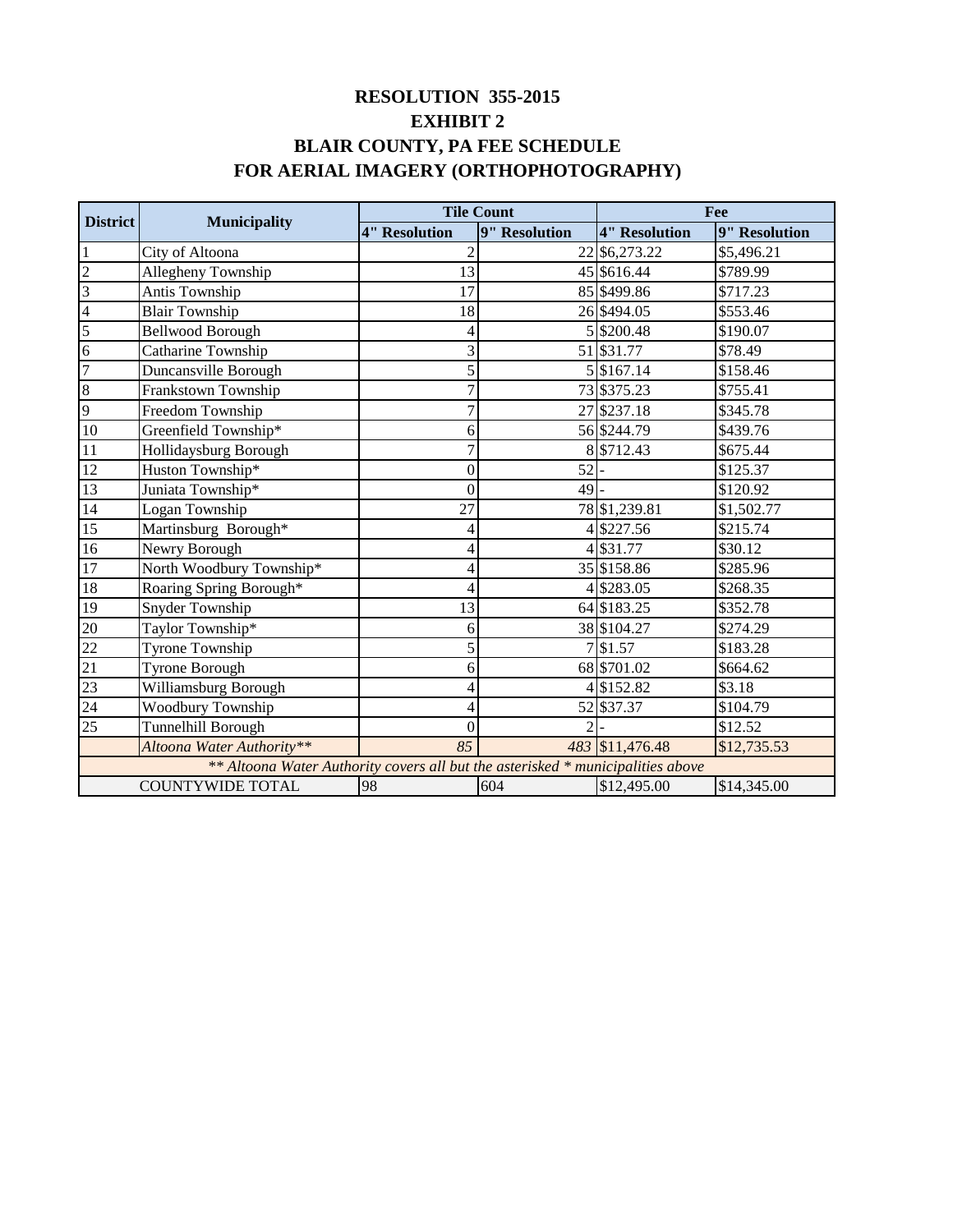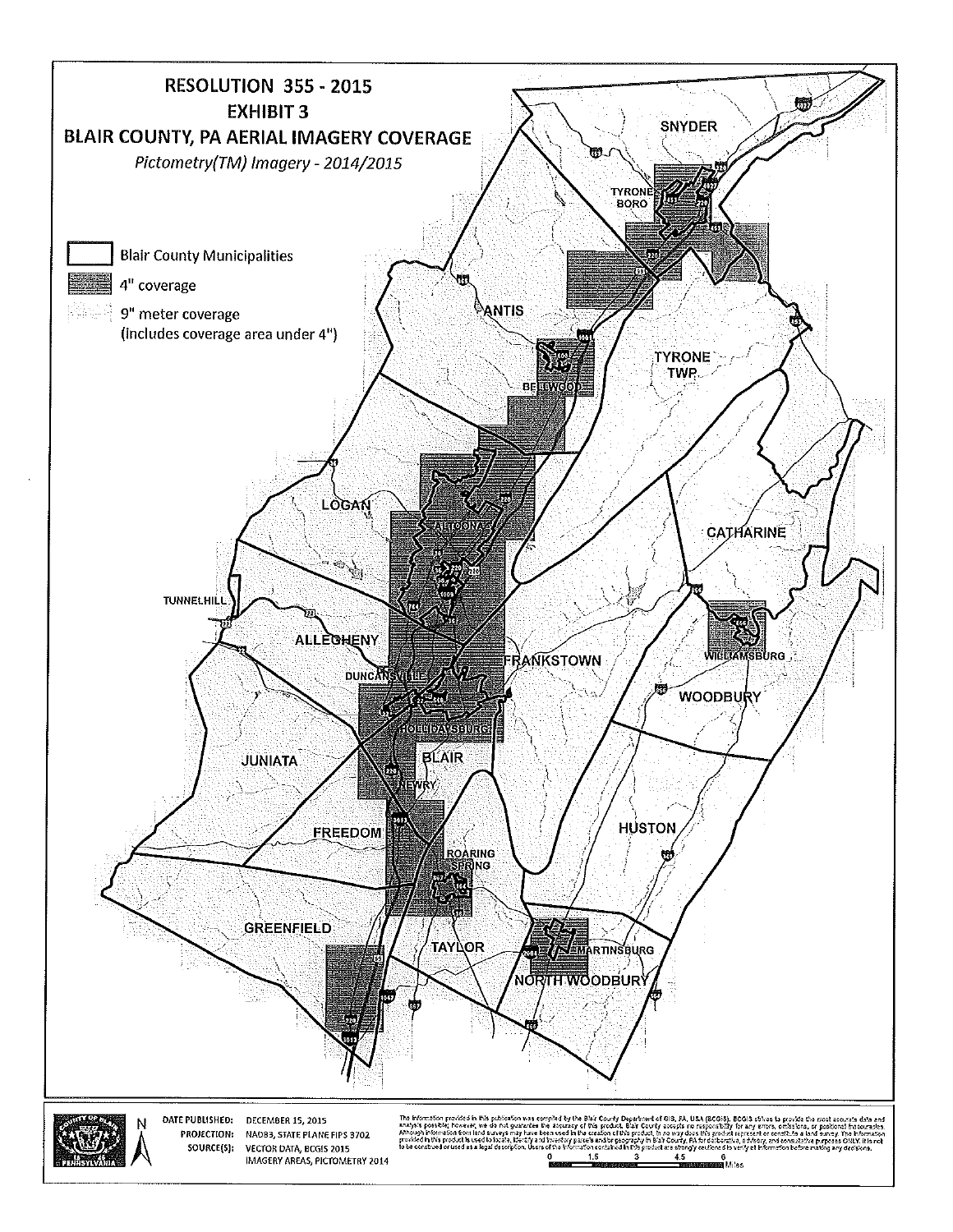#### RESOLUTION 355-2015

### AMENDING RESOLUTIONS 414-2008, 396-2009, & 358-2010

BE IT RESOLVED, by the Commissioners of the County of Blair, Pennsylvania that Resolutions 414-2008, 396-2009, and 358-2010 are hereby amended effective immediately.

BE IT FURTHER RESOLVED that the County of Blair adopts the attached schedule of fees with respect to the following information requests:

- 1. public records,
- 2. assessment data (CAMA), and
- 3. Geographic Information System (GIS) data, mapping, and services

DULY, adopted by the Commissioners of the County of Blair, Pennsylvania this 15th Day of December, 2015.

> **BLAIR COUNTY BOARD OF COMMISSIONERS:**

Terry Tomassetti, Chairman

hnom Diane L. Meling, Vice-Chairman

Ted Béam, Jr., Secretary

Attest:

 $\ddot{\phantom{a}}$ 

Heleh P. Schmitt, Chief Clerk